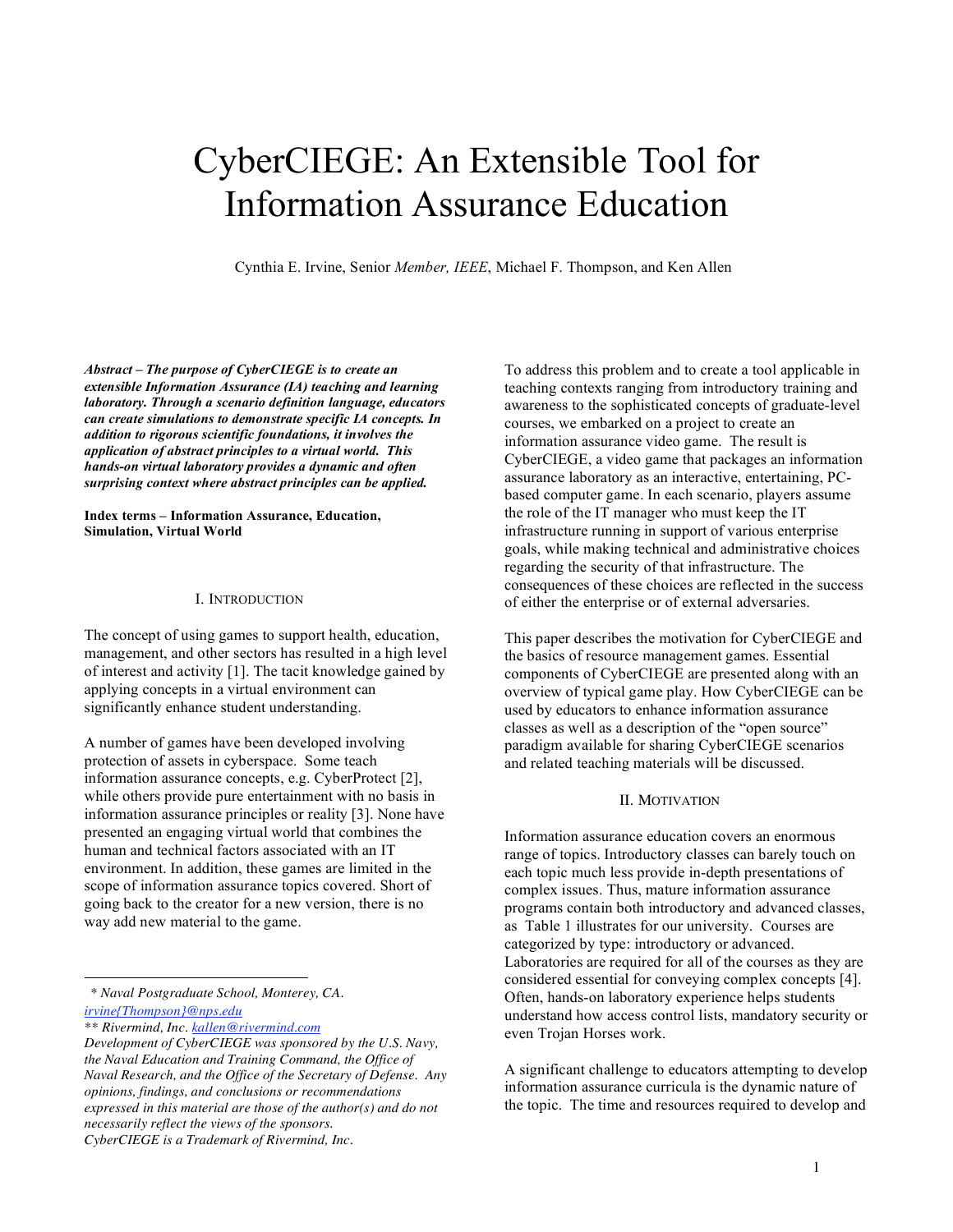| <b>Class Name</b>                                  | <b>Type</b> | Lecture/Lab<br>Hrs. |
|----------------------------------------------------|-------------|---------------------|
| Introduction to Information<br>Assurance           | Intro       | 4/2                 |
| Critical Infrastructure<br>Protection              | Intro       | 3/1                 |
| Secure Management of<br>Systems                    | Intro       | 3/2                 |
| Network Vulnerability<br>Assessment                | Intro       | 3/2                 |
| <b>Network Security</b>                            | Adv         | 4/1                 |
| Secure Systems                                     | Adv         | 3/2                 |
| Database Security                                  | Adv         | 3/1                 |
| Security Policies, Models<br>and Formal Methods    | Adv         | 3/1                 |
| <b>Computer Forensics</b>                          | Adv         | 3/2                 |
| Information Ethics and Law                         | Adv         | 3/2                 |
| Introduction to Certification<br>and Accreditation | Adv         | 3/2                 |
| Advanced Topics in<br><b>Computer Security</b>     | Adv         | 3/1                 |

maintain IA courses is often formidable and laboratory exercises may lag behind the development of lectures.

## Table 1. Sample Mature IA Curriculum

Another problem facing many educators is high student demand combined with a lack of resources. Information Assurance courses can quickly attract a large number of students and it often takes years to build the infrastructure required to support extensive laboratory exercises.

Too often, education can be boring. Also, effective education requires a tacit understanding of the art of security engineering. Thus IA education can benefit from an engaging and sometimes surprising presentation that captures the user's imagination. Interactive simulations show promise as educational tools. By generating a sense of competition, these tools, often in game-like formats, provide an exciting environment in which the participant has a stake in the outcome. For many learners, visualization, associated with kinetic activity, helps to teach or re-enforce concepts. CyberCIEGE [5] [6] has been designed to address many of these problems.

## III. A RESOURCE MANAGEMENT SIMULATION

The potential for resource simulation tools to capture a user's attention is illustrated by the success of games such as SimCity™ and RollerCoaster Tycoon®. In these games, players engage in planning and construction and observe the results of their choices. The many hours devoted to these games and the deep knowledge of the games exhibited by the players indicate an experiential and process reflecting both an emotional and an intellectual investment. CyberCIEGE has a similar goal.

The player assumes the role of a decision maker for an IT-dependent organization. The objective is to keep the organization's virtual users happy and productive while providing the security measures needed to protect valuable organizational information assets. Within a given CyberCIEGE scenario, the player has a budget and must make choices regarding procedural, technical and physical security. With good choices the organization prospers and the scenario advances; poor choices often result in disaster. CyberCIEGE uses the potential tension between strong security and user productivity to illustrate that many security choices are an exercise in risk management.

The student is immersed in an environment where his or her choices have visible effects on the ability of virtual users to perform productive work and on the ability of attackers to compromise assets. Students build and configure networks of computers. The scenarios strive to give the user an emotional attachment to that which they have built, thereby providing a more acute learning experience when bad decisions lead to loss.

The tool includes several different scenarios, each of which is run separately. Each scenario includes a briefing that describes an enterprise (e.g., a business that manufactures bowling balls) and gives the player information about what must be done to help make the enterprise successful. Within each scenario, the enterprise has a defined set of users and assets. Users are typically employees of the enterprise whose productive work makes money for the enterprise. Assets are various kinds of information that users must access to be productive. Examples of assets are secret formulas, corporate accounting information, business plans, expense statements, and marketing material. Each enterprise has a number of different virtual users who each need to access different assets in different ways to be productive for the enterprise. These are *user goals*. And sometimes, assets need to be shared among users, who may also need to simultaneously access multiple different assets. Different assets have different secrecy, integrity and availability values, and different users have different authorizations to access assets as defined by the enterprise security policy.

Artwork, as shown in Figure 1, enhances the ambiance of each scenario.

Each scenario is characterized by predefined users, assets, user goals and an enterprise security policy. Once established, they are not subject to change by the student. What distinguishes CyberCIEGE is the limitless number of possible scenarios that can be created to teach IA.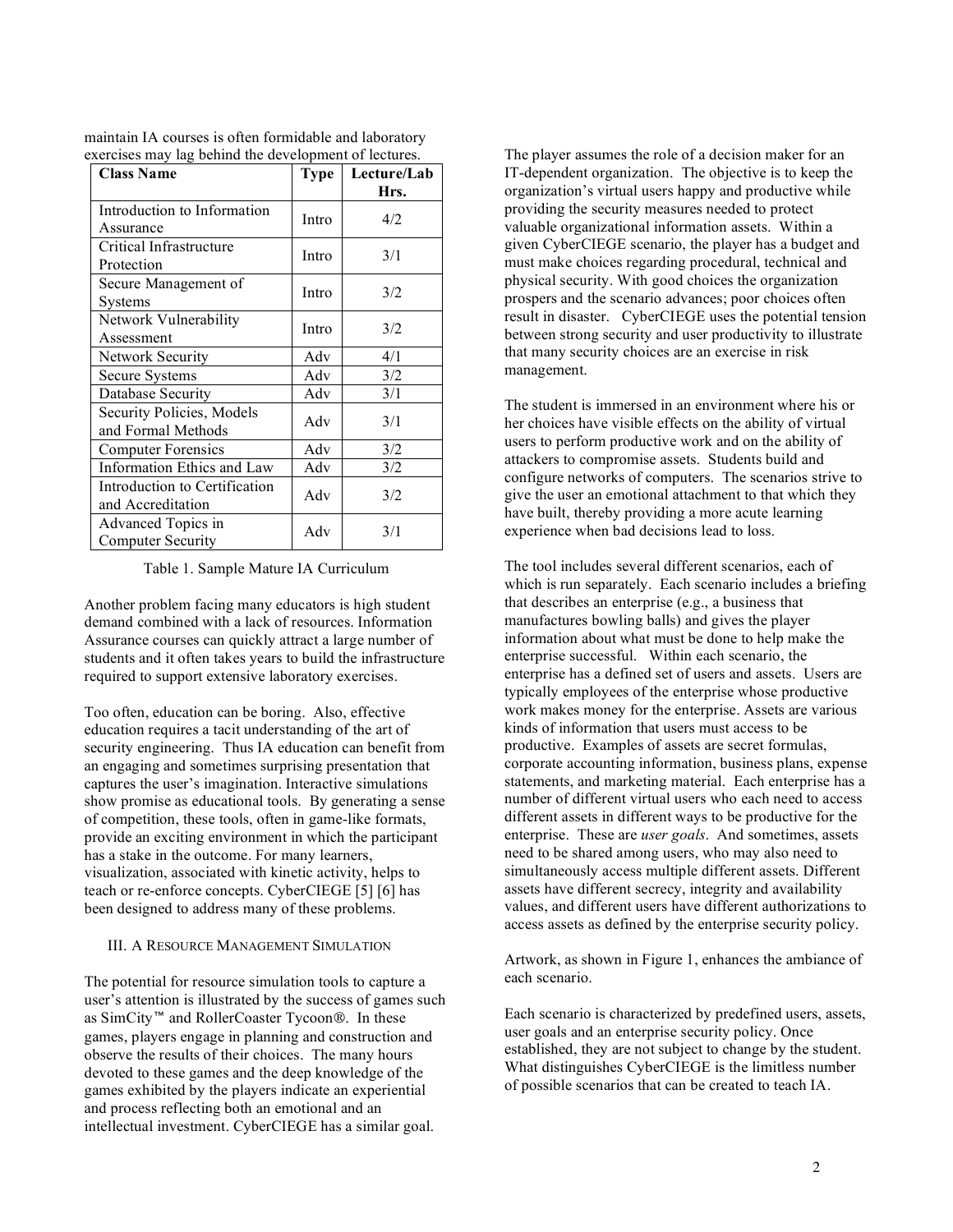

Figure 1: CyberCIEGE user at work

# IV. CYBERCIEGE COMPONENTS

CyberCIEGE consists of several elements: a unique simulation engine, a scenario definition language, a scenario development tool, student assessment logs and a video-enhanced encyclopedia. CyberCIEGE is extensible in that new scenarios tailored to specific audiences and topics are easily created. Scenario-based event triggers are used to introduce new problems to be solved and to generate log entries for subsequent student assessment.

A major objective in the development of CyberCIEGE was to create a tool for which a large number of scenarios could be developed. This was motivated by two factors. First, information assurance involves an huge number of topics. We concluded that many scenarios with different points of focus and depth of detail are needed to begin to

cover the large number of IA topics. Some scenarios are lengthy, while others are short and focus on specific security concepts. This allows IA educators to tailor scenarios for particular teaching objectives.

The second factor driving the creation of an extensible tool is to allow advanced students to create their own scenarios. Here, a student must create an information security policy from whole cloth and imagine the tensions that could develop from trying to enforce the policy while letting users achieve their goals. This provides the potential for students to encounter scenarios that cannot be won, e.g., due to unenforceable information security policies.

# *A. Simulation Engine*

At its foundation, CyberCIEGE contains a sophisticated simulation engine, the Rivermind-proprietary TYBOLT game engine, a next generation console-based engine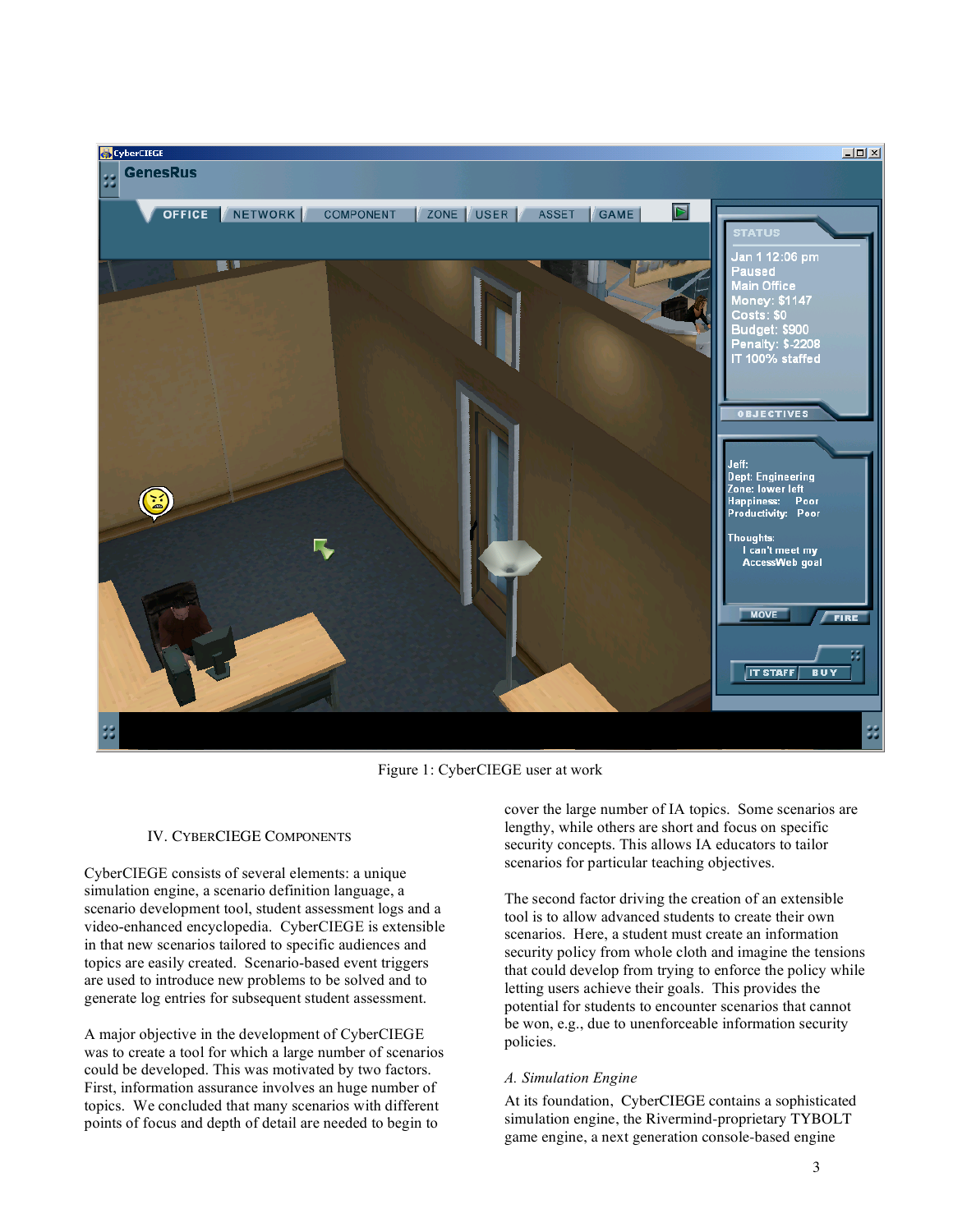designed for both games and simulations. At its heart is a multi-platform 3D graphics library that supports imported, standards-based objects and animations as well as Windows-like user interfaces within a fully 3D environment. The engine contains an artificial intelligence system, a video playback library, a sound library, a memory management system, a resource management system, and a real-time strategic, network and economic engine.

Several scenarios were created to test the simulation engine during its development [7][8][9][10].

### *B. Scenario Definition Language*

CyberCIEGE is built around a language that expresses security-related risk management tradeoffs for different scenarios. The CyberCIEGE simulation engine interprets this scenario definition language and presents the student with the resulting simulation. The scenario as expressed using the scenario definition language defines the student experiences and the consequences of the player choices. The language includes the following major elements:

*Assets*: Information of some value to the enterprise. The virtual users access assets as part of achieving their asset goals. Examples of assets are secret formulas, corporate accounting information, business plans, expense statements, and marketing material. Some assets are of high value to the enterprise, while others are inconsequential. Thus there is a *cost* to the enterprise if the asset is compromised. Assets have different *motive values* to attackers, resulting in different levels of motivation for attacks against the assets. Some assets have value to attackers because they are secret (e.g., proprietary manufacturing data). Other assets have value because of their integrity (e.g., authoritative accounting records). Some assets have security labels, and the value of labeled assets is separately described. Thus a variety of assets can have a "Proprietary" label, and each asset with that label inherits the same cost and motive values. A given asset can have cost and motive values derived from a label as well as values explicitly tied to other users, i.e., to express discretionary security policies.

*Users*: Each CyberCiege scenario includes a set of virtual users whose productive work makes money for the enterprise. Users have work goals that must be met for the users to remain productive and happy. The student is responsible for providing the resources and environment needed by users to reach their goals. Each user has one or more goals expressed as a need to access specific assets. Some goals can express a rather abstract desire such as: "Joe wants to receive email from the Internet." Other goals express more detail such as: "Mary wants to use the Data Inversion Application software program to modify the secret sauce asset while reading the production

schedule asset." Some user goals are correlated with that user's productivity. Other goals relate to a user's happiness (e.g., a desire to surf the Internet or get personal email). If a user fails to achieve productivity goals, it can directly affect the enterprise's bottom line. Failing to achieve a happiness goal does not directly affect the bottom line, but may eventually result in a disgruntled employee, which can ultimately impact enterprise security.

*Zones*: Each scenario includes one or more physical zones that can be used to control the physical movement of users. An example of a zone is a physically secure office with a locked door for which only selected users have a key. When IT components are purchased, they are placed within a specific zone. Physical access to components can therefore be constrained based on the physical access to the zone. As shown in Figure 2, the entire office is itself a zone, and it can contain additional zones to which additional security measures are applied.

*Conditions and Triggers:* The scenario designer defines conditions to be assessed by the engine during play, and



Figure 2: Office floor plan highlighting a zone

specifies actions to occur as the result of a combination of conditions. For example, at some point in the simulation, a virtual user can receive a new asset goal, requiring the player to take actions to enable the user to achieve the goal. Or the scenario designer can cause specific types of attacks to occur (or not occur) depending on different conditions such as elapsed time and whether users are achieving goals. Player progress, hints and complaints from unhappy users can appear using pop-up windows and a moving message ticker at the bottom of the screen. Winning and losing are also defined using conditions and triggers. This allows the scenario designer to present the student with different debriefing screens dependent on the reason the game was lost.

*Objectives and Phases:* Scenarios can be divided into several phases, each consisting of one or more objectives. Objectives are defined in terms of conditions, as described above. The student must achieve each objective in a given phase before the simulation will transition to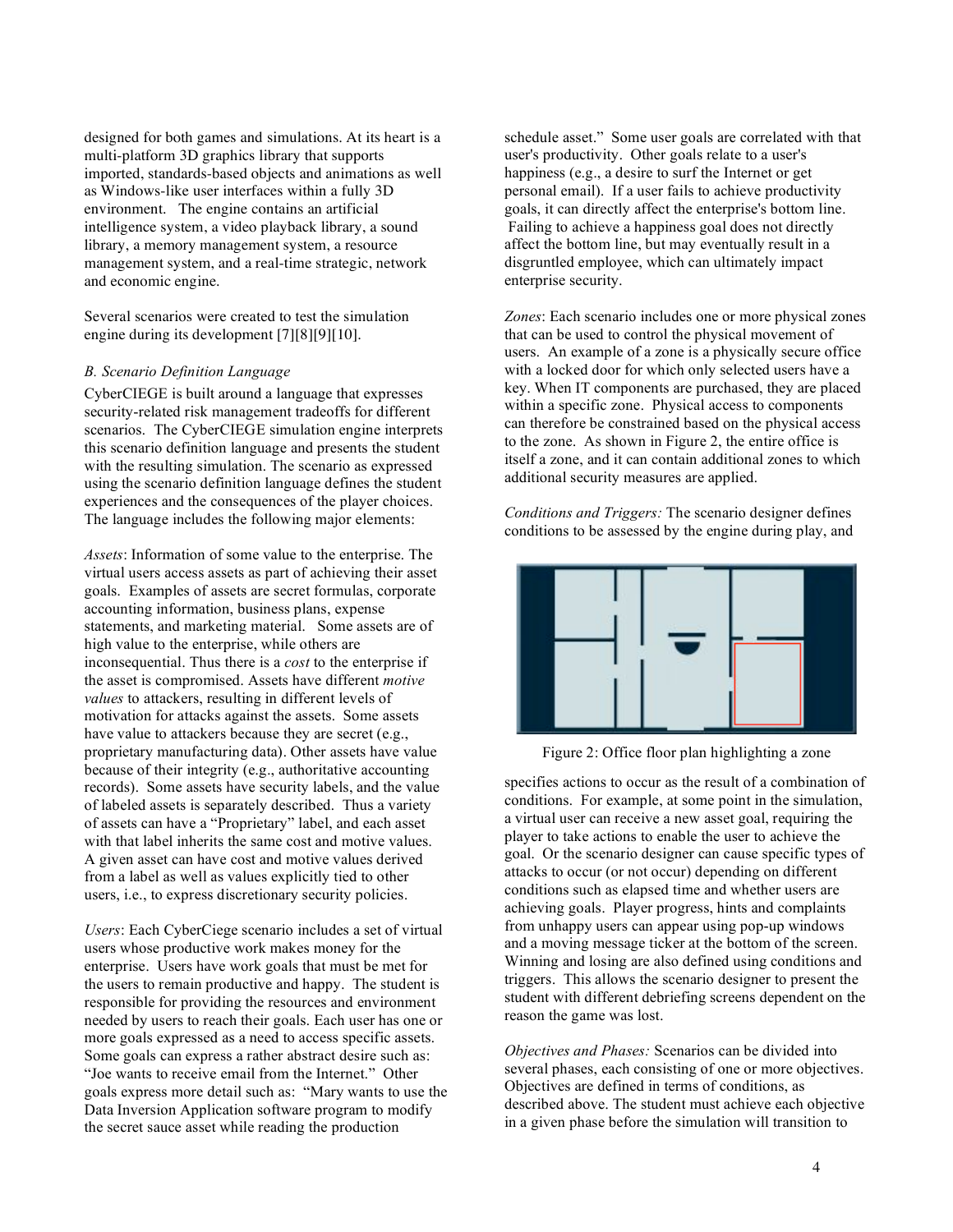the next phase. This permits the scenario designer to guide the student through the scenario and gives the student an incremental sense of achievement.

## *C. Scenario Development Tool*

The Scenario Definition Language (SDL) allows educators to construct their own scenarios, or extend and enhance existing scenarios. The language is quite rich and syntactically intensive. Construction and maintenance of SDL text files by hand can be a substantial challenge requiring several thousand lines of text to express a full scenario. A forms-based Scenario Development Tool (SDT) was created to ease the process of expressing a scenario in the language [11]. Using the SDT, the scenario developer does not have to understand the SDL syntax to construct and modify scenarios. Furthermore, the SDT enables scenario designers to construct scenarios from a library of re-usable scenario elements. The library consists of "scenario element sets", each of which contains one or more SDL elements. For example, a scenario element set can contain one or more assets, or one or more users. Scenarios are constructed by pulling together various scenario element sets.

As shown in Figure 3, the SDT displays a graphical representation of the scenario. The lower left pane represents all scenario element sets within the current scenario. The upper left pane is the library of sets that could be included within the scenario. A tabbed work area displays selected scenario element sets as individual tabs, and the currently selected element of the set as a form.

Each major element of the SDL is represented in its own SDT form. Figure 3 includes the form that defines an asset. Pull-down lists are automatically populated with applicable items that are defined as part of the scenario under development. For example, when constructing an access control list for the asset, the user selects from user names that have been defined as part of the scenario.

CyberCIEGE has been designed so that a single scenario can be a well-defined information assurance teaching unit. Using the concept of a *campaign*, these teaching units may be combined to create a coherent succession of scenarios that provides either a succession of progressively more difficult scenarios or a focused educational unit that covers several topics [12].

Multiple scenarios within a campaign can easily share scenario element sets from the library. The developer simply adds the sets to each scenario. This ability to share and reuse libraries simplifies the construction of sequences of scenarios intended to illustrate information assurance concepts through contrasting policies. For example, the scenario designer can construct two nearly

identical scenarios whose only difference is the attacker motive to compromise a given asset.

Reusable libraries also ease the testing of scenarios by letting the designer construct test jigs that can be quickly inserted and removed from scenarios to simulate possible player actions. Imagine that the scenario designer wishes to test the effects of a player choice to buy several computers and configure them in different ways. Instead of playing the game, making the purchases and manually configuring the components, the designer can define the components within a scenario element set that is added to the scenario only when the designer wishes to perform that test.

The SDT is integrated with the CyberCIEGE game itself. The menu allows the developer to launch the game using the scenario currently under development. The menu also provides the developer with easy access to logs created by the game for testing and debugging of scenarios. Additionally, the SDT is capable of importing games that were saved by the player. The developer can therefore use the game itself to construct a network topology and import the results into the SDT.

## *D. Student Assessment*

The CyberCIEGE engine generates a log of player choices and game events (e.g., the compromise of assets). At the end of a scenario, the player can view a summary of the log as a debriefing. The log is also intended to allow educators to assess student success in each scenario. The trigger subsystem (described earlier) lets the scenario designer generate custom log entries depending on specific game conditions. The scenario designer can anticipate common player mistakes for a given scenario and generate log entries that are specific to both the mistake and the scenario. For example, a scenario illustrating virus controls could produce a highlighted log message if the player takes a network operational without instructing virtual users to not open executable attachments. This saves the instructor from having to parse the log for entries on individual configuration decisions. Through the use of log triggers, the scenario designer can enhance the educator's ability to assess student comprehension and progress.

# *E. Encyclopedia*

To complement the interactive virtual environment, CyberCIEGE contains an encyclopedia. At any time during a scenario a student can invoke the encyclopedia. Here the student is presented with a menu leading to a variety of topics. Some encyclopedia entries teach the student how to play the game. They include a description of the constants within scenarios and the elements of the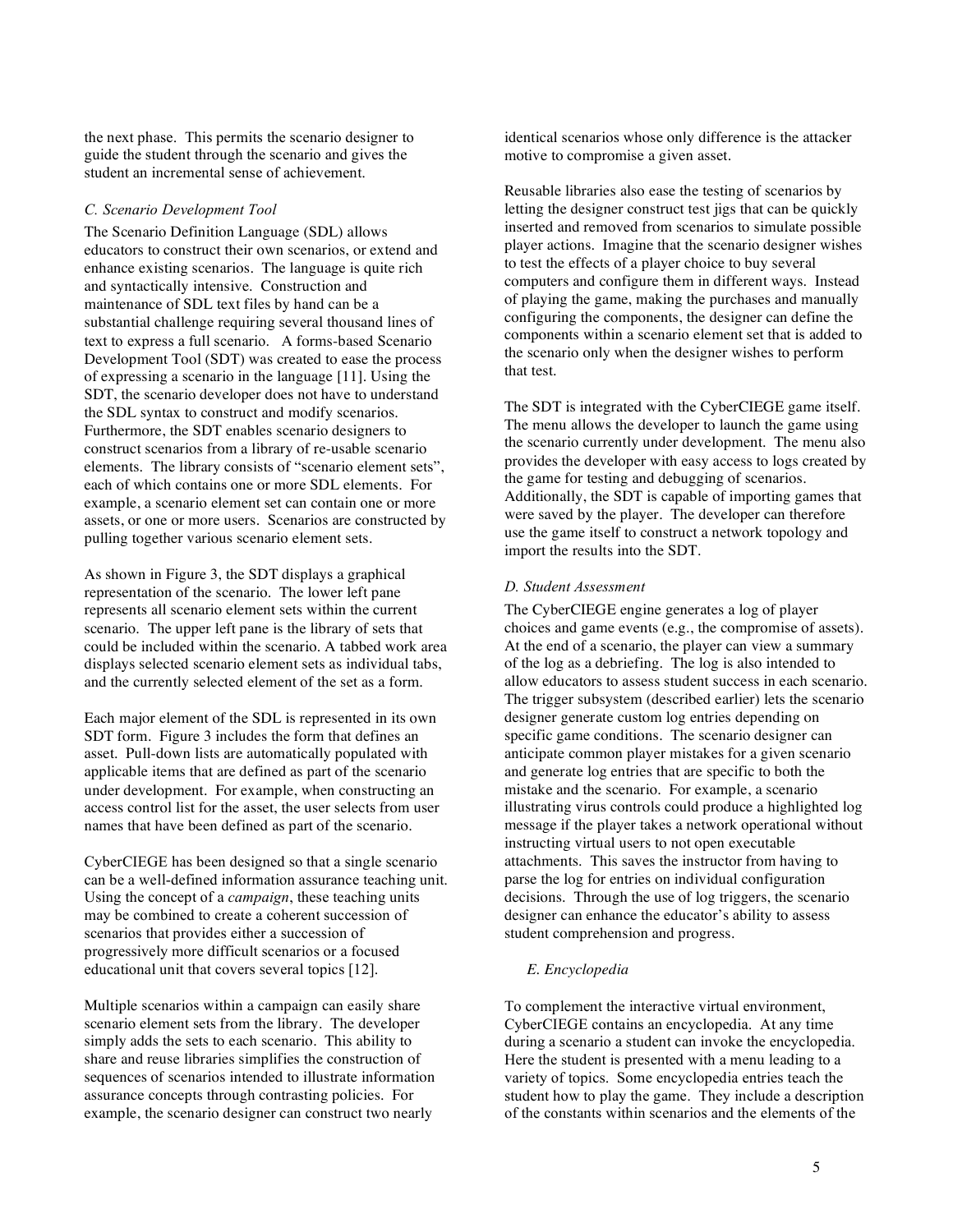

**Figure 3: Scenario Development Tool**

scenario over which the user has control. Students can learn how to tell if they are winning or losing.

A set of encyclopedia entries describes a broad range of information assurance topics. These include descriptions of policy, passwords, network security devices, malicious software, access control mechanisms, etc.

Movies complement material in the encyclopedia. They are designed to be entertaining to all age groups. The initial release contains movies about security policy, malicious software, firewalls, and assurance, as well as a movie describing how to use CyberCIEGE.

# V. STUDENT INTERFACE TO CYBERCIEGE

Scenarios start with a briefing that describes the scenario and the enterprise for which computer resources must be managed. Player responsibilities may include configuring and networking existing computer components; making physical security and procedural security choices; and hiring information technology support staff. Sometimes the student must purchase specific computer components and connect them to networks.

With a limited budget, the player must make money for the enterprise by efficiently and securely managing the enterprise computer networks. Each virtual user's needs to access different assets, i.e., the user goals*,* must be understood. The users must have suitable computer components, software, network interconnections and technical support personnel to achieve their goals of accessing assets.

An environment where the assets are protected in accordance with the enterprise security policy must be created and maintained. Failure to adequately protect the assets results in monetary losses to the enterprise due to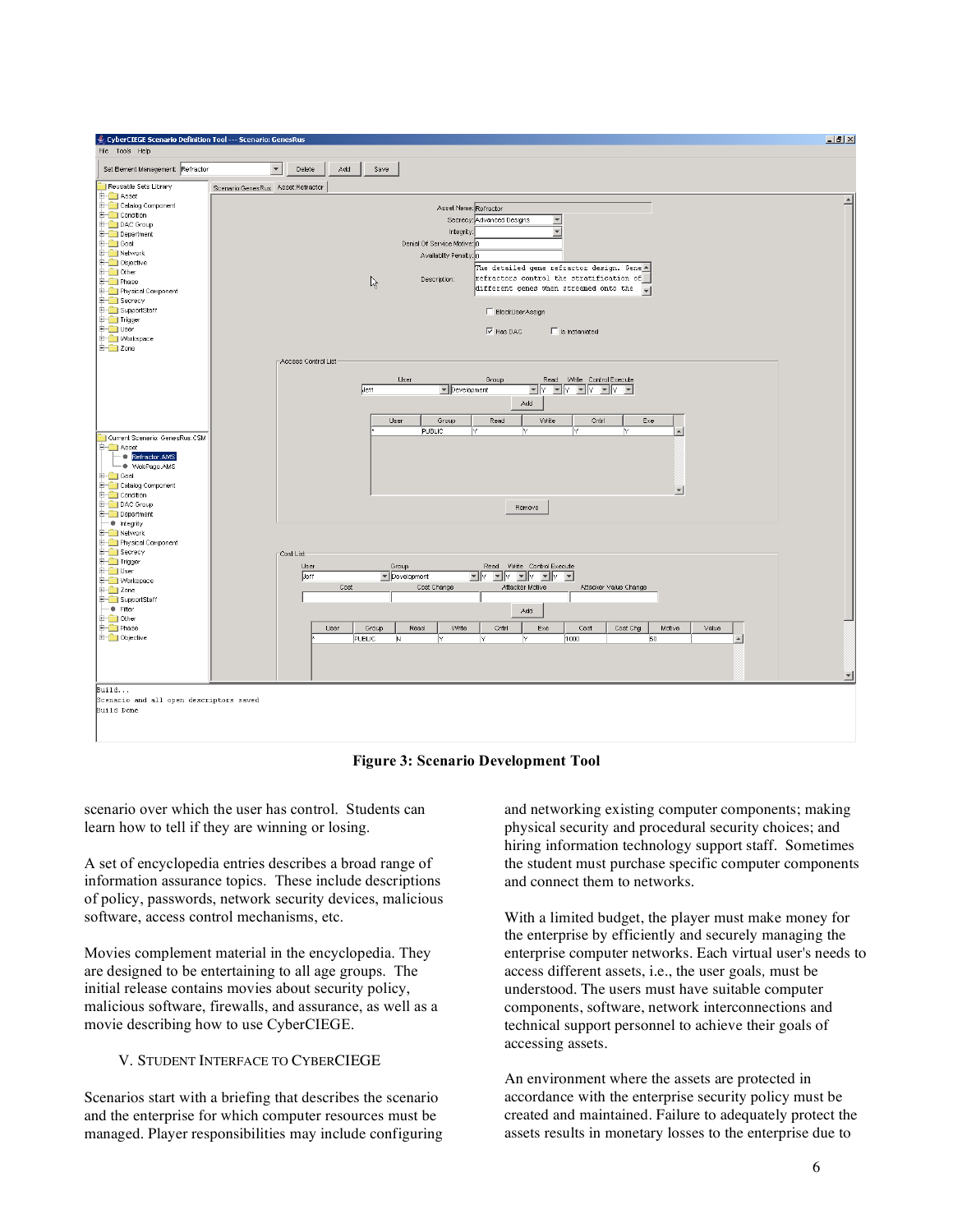direct loss, and lost user productivity. Several kinds of choices affect the protection of assets in accordance with the security policy:

- Selection and deployment of components in topologies suitable for security policy enforcement.
- Component configuration.
- Interconnect components using networks.
- User instruction and training.
- Physical security restrictions.
- User background check levels.

These security choices affect the protections provided to the enterprise assets, which are subject to attack from vandals, disgruntled employees, professional attackers, incompetent users and acts of nature.

Students can start and pause the simulation at any time. Typically, players are encouraged to construct networks and make policy enforcement decisions prior to starting the simulation. This is analogous to configuring and assessing a deployed system prior to taking it operational. After the student starts the simulation, virtual users may start creating and accessing their assets, and without due care, this may occur in ways that make the assets vulnerable to attack.

During the game, players can select and observe the status of a user's productivity and happiness. Users unable to achieve their goals become visibly agitated. A message ticker at the bottom of the screen and pop-up messages can inform players of their progress.

# VI. BENEFITS AND APPLICATION OF CYBERCIEGE

CyberCIEGE affords educators a number of advantages. As a virtual laboratory, CyberCIEGE does not require an extensive infrastructure. For example, students can experiment with costly high assurance components in the game's virtual world and the college or university does not have to incur the cost of such a system. The heterogeneous mixture of component types and assurance levels available in the game provides an opportunity for students to gain experience with a wide range of topologies and systems.

The first commercial version of CyberCIEGE was released by Rivermind Inc. (www.rivermind.com) in April 2005. Before then, several colleges and universities had acquired demonstration copies. In this section, we present some ideas for CyberCIEGE use in the classroom.

CyberCIEGE is not what is commonly known in the industry as a "twitch game". However engaging and entertaining, it is not a game where the player constantly presses buttons to avoid pending disasters as a

hypothetical game "Suring at Mavericks" might. Hence, educators may not want to merely hand CyberCIEGE to students and tell them to "have fun." Scenarios force students to stop and think about what they are doing.

Educators can tailor the game to their teaching objectives. The Scenario Definition Language, when combined with the Scenario Definition Tool allows educators to create either simple or sophisticated scenarios. Each scenario is designed to tell a story. The interplay between asset values, virtual user goals, and attacker motivation drives the story. Triggers can introduce new factors into the game. The use of phases can tell the story in chapters.

The richness of the SDL and simulation engine allow very complex topics to be presented. It is possible for educators to develop scenarios for which there is no effective solution, thus challenging the creativity of advanced students to explore new research areas.

Just as games intended for pure entertainment benefit from user communities and forums, games focused on education can benefit from sharing by a community of users. For CyberCIEGE, the community consists of new and experienced information assurance educators.

A CyberCIEGE website has been created http://cisr.nps.navy.mil/cyberciege.html. The site contains information about the tool and provides contact information, such as the CyberCIEGE email address: cyberciege@nps.edu. Updates to the game, a description of the SDL, the SDT, encyclopedia, movies, etc. are all available for download from the website. Most importantly, scenarios are available at the website.

Using an "open source" paradigm, the web site is intended to provide a location where educators can submit and share scenarios with others. New scenarios will be reviewed prior to posting on the web site to ensure appropriateness and quality control. For example, one educator might add a relatively simple scenario about routers. A second educator could modify or add to that scenario perhaps by making the network configurations more complex. A third educator might extend the scenario further by establishing a more granular organizational policy. In this way a suite of scenarios would be available for others to download and use.

## VII. SUMMARY AND FUTURE WORK

CyberCIEGE is an innovative computer-based tool that can augment an information assurance education program. Its extensibility will allow educators to develop scenarios tailored to their classes, while the open sharing model will allow educators to share and reuse scenarios. The engaging nature of the game can capture the